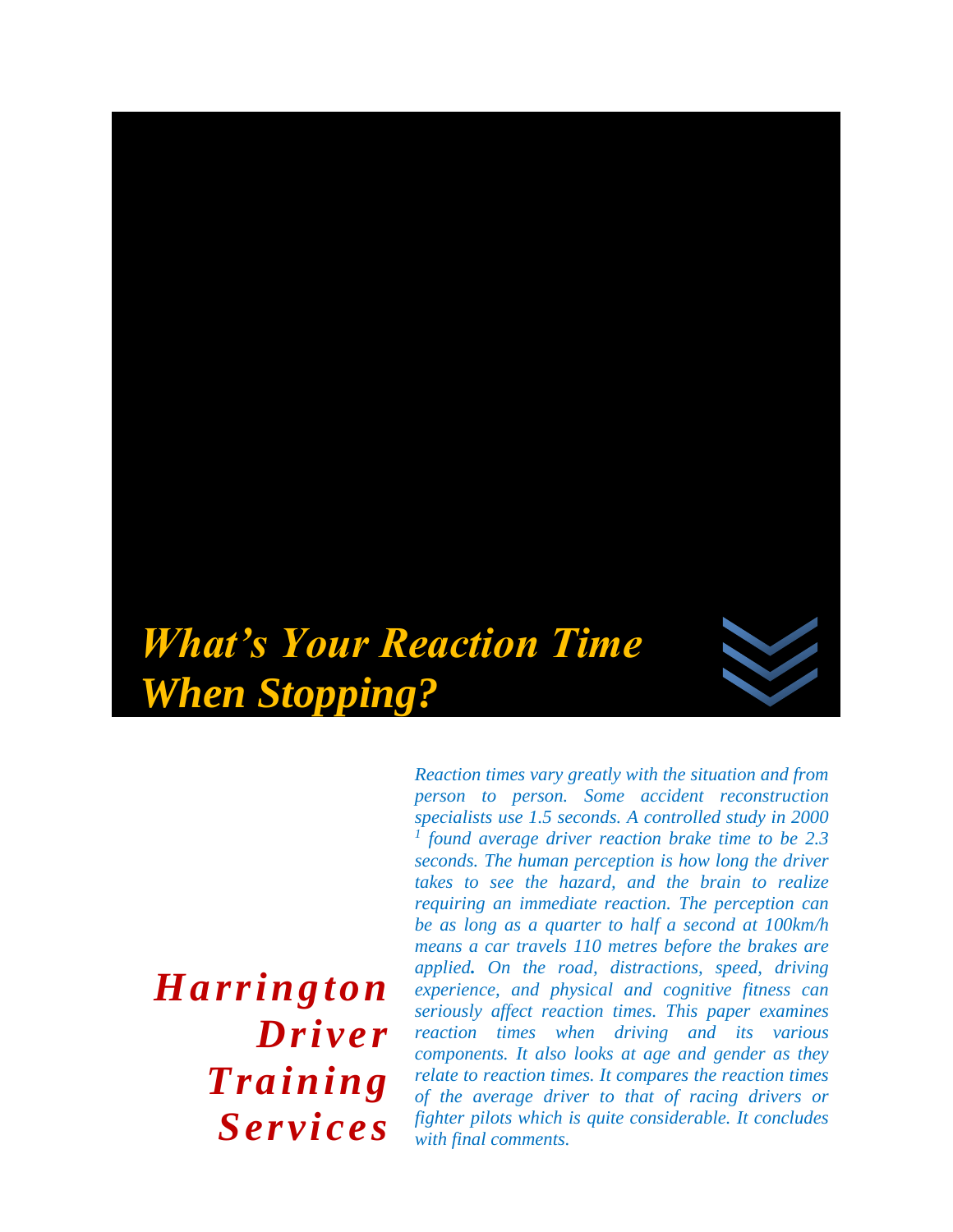# *What's Your 'Reaction Time' When Stopping?*

 *Tom Harrington LL B F Inst. MTD (July 2020)* 

*Reaction time is the time it takes you to react to a hazard. It involves these steps: (1) seeing something; (2) recognizing it's a hazard; (3) deciding whether to brake or steer around the object and (4) reacting to it. Reaction distance is the distance the vehicle travels during your reaction time. The distance depends on the reaction time (in seconds) and speed (in feet per second). <sup>1</sup>*

#### *Introduction*

he reaction time of drivers has been researched extensively over many years in various ways, often with different results. The reaction time of a driver is referred to as perception-response time. What is meant by perception-The reaction time of drivers has been researched extensively over many years<br>in various ways, often with different results. The reaction time of a driver is<br>referred to as perception-response time. What is meant by percept which a driver goes through when reacting to an event. The first of these is detection, something comes into the field of view of the driver and ceases once the driver is consciously aware of it. The second stage is known as identification where the driver needs to take in as much information as possible to allow a decision to be made as what to do. The third is the decision, where the driver makes the decision of how he is going to react to the situation, such as do nothing, steer or brake. Lastly, the response and the action and where the action is carried out. These four steps will be adhered to for an unexpected situation; however, for experimental purposes especially, they can all be altered or some removed from the sequence to shorten the time. An example of this is enabling the driver to react to a situation by a single response, such as to apply the brakes and then the decision time has been removed from the four stages.

#### *Racing Driver/Fighter Pilot – 0.2/0.3 Seconds*

Driver reaction time is the length of time it takes for a person or system to respond to a given stimulus or event. Reaction time is measured for various reasons in order to identify and manage a slow reaction time. Athletics, emergency management systems and even animal attacks are measured to determine the time between the application of a stimulus and the needed reaction. In driving, changes by fractions of a second in reaction time may mean the difference between a collision and the avoidance of one.

<sup>&</sup>lt;sup>1</sup> Driving Tests. drivingtests.co.nz

<sup>2</sup> *Driver reaction times to familiar but unexpected events.* G. Coley *et al.* Published project Paper. PPR 313. TRL Ltd.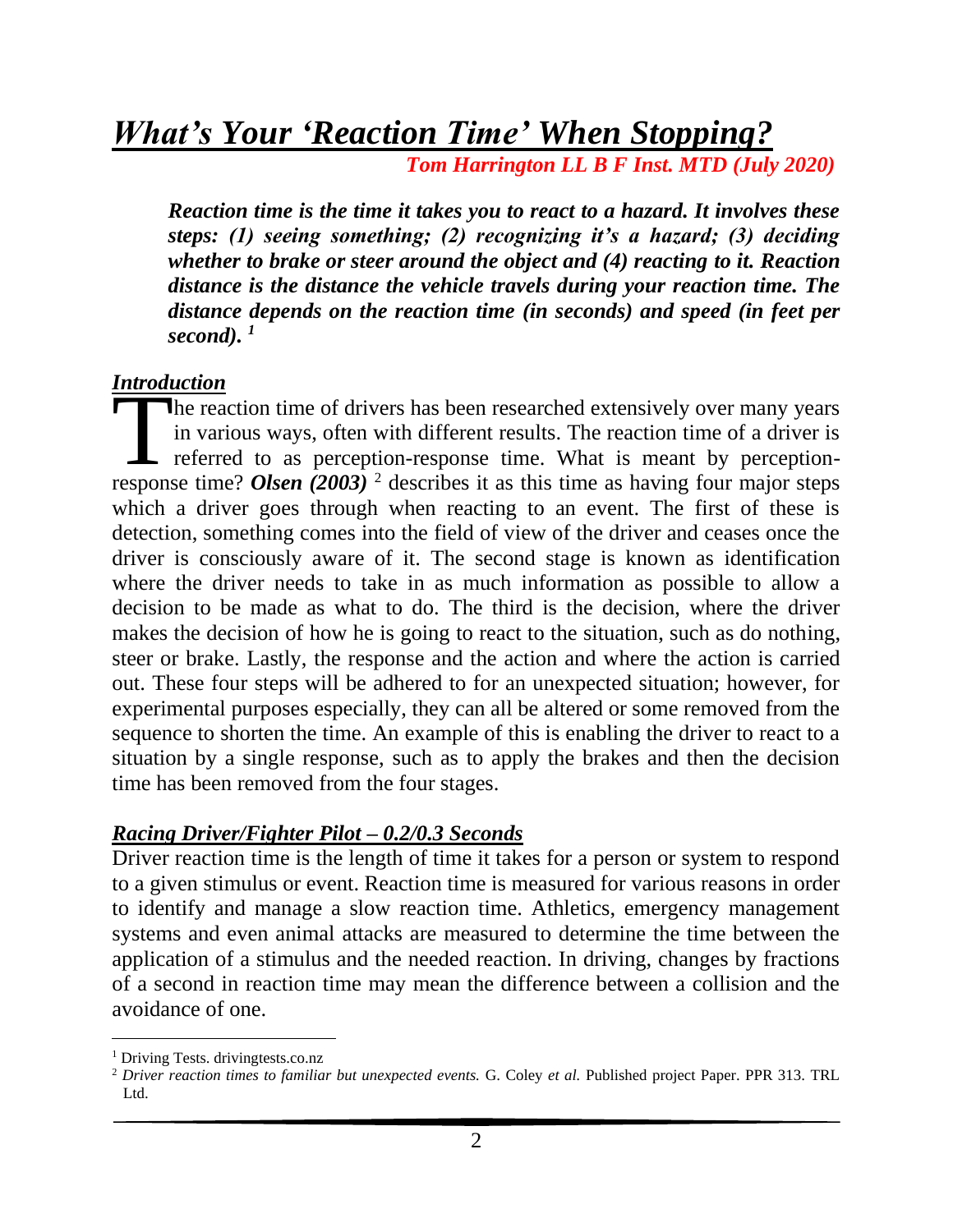On the road, distractions, speed, driving experience, and physical and cognitive fitness can seriously affect reaction times. Even drivers with relatively quick reaction times in normal circumstances may see drastic changes based on distractions, driving under the influence of alcohol or drugs, sleepiness, acute illnesses or stress. One study from Texas shows texting while driving nearly doubled a driver's reaction time. One common variable affecting average reaction time is age. As drivers age, physical and cognitive functions slow, causing an increase in the time between when a stimulus (or road hazard) is recognized, and the time the driver reacts by braking or turning the wheel. In many cases, the speed with which a person can respond - "reaction time"- is the key to assigning liability. It is common practice for those who reconstruct accident scenes to simply use a standard reaction time number, such as 0.7 seconds, when analyzing a case. In fact, reaction time is a complicated behaviour and is affected by a large number of variables. There can be no single number that applies universally. Studies reflect that a person's reaction time is anywhere from one to three seconds. In general, three seconds is probably more accurate. Other factors, however, can increase reaction time. These include the person's physical condition, age, and experience; fatigue; hypothermia; drugs and alcohol. Reaction time is a surprisingly complex topic and varies from one driver to the next. A professional racing driver who is physically fit and trained in high-speed driving might have a reaction time of 0.2/0.3 seconds for a given situation. Also a fighter pilot's reaction could be as low as 0.2 seconds while the average motorist may have a slower reaction time of 0.5 seconds, 0.8 seconds or even one second or more. Unfortunately, most "experts" used canned numbers without a good appreciation for where the numbers originate, how they were obtained or the variables that affect them. Moreover, there are several distinct classes of reaction time, each with somewhat different properties. In this article, some keys issues are briefly described. The discussion focuses primarily on driver reaction time.

#### *Driving Simulators*

An article featured on the website <sup>3</sup> discusses reaction times and the variations in speed between motorists. *"You might have a rough idea, even an inflated one, of how good your reactions are, but your own time is difficult to measure unless you have a proper medically-verified check."* Driving simulators can be used to objectively measure reaction times. Simulations can incorporate various hazards such as other vehicles, pedestrians or animals in the roadway.

<sup>3</sup> www.howacarworks.com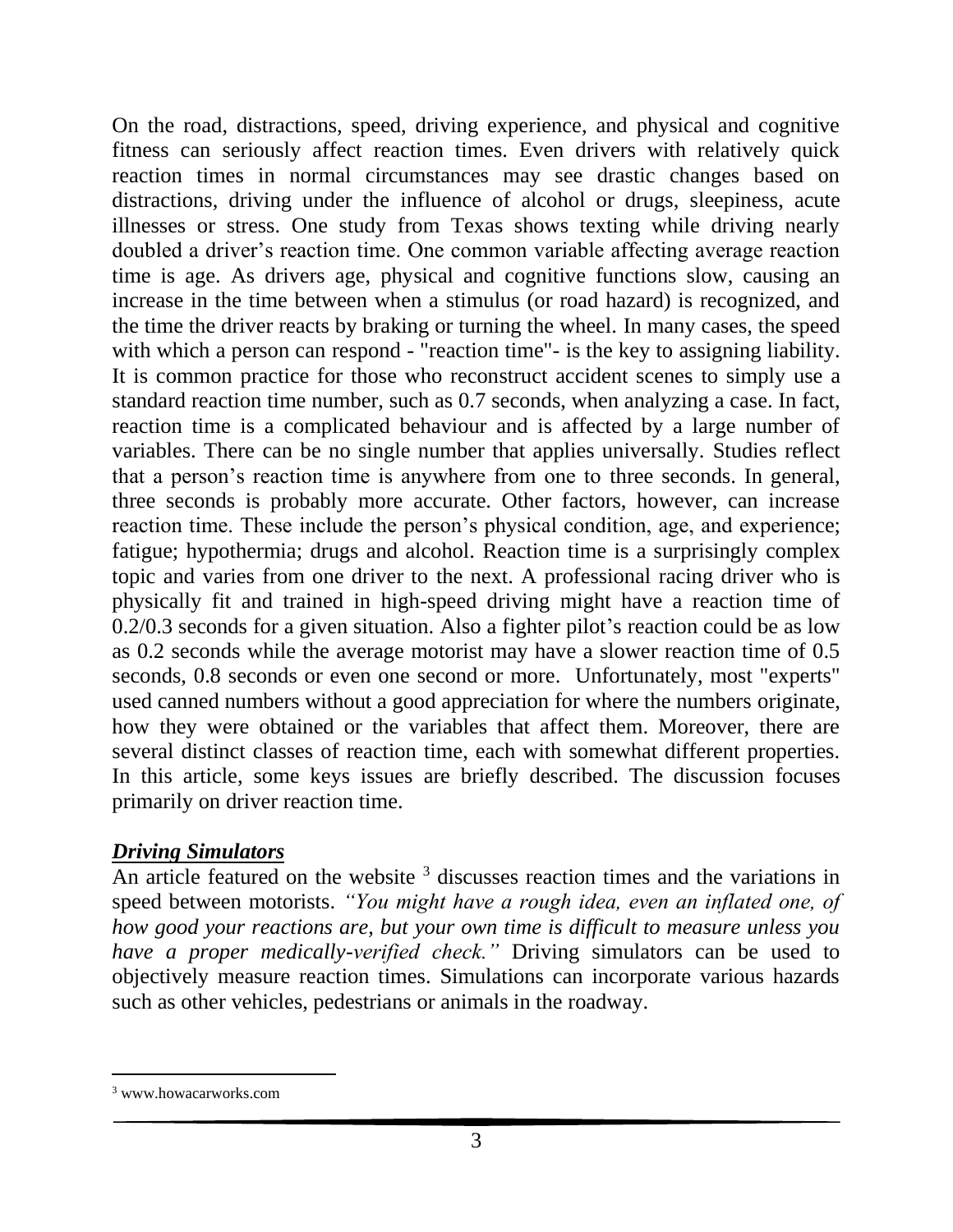The simulator measures and records the time from when the hazard is displayed and to the time the potential hazard that occur on the roadway. Simulator scenarios can also be used to provide practice and training tools to improve reaction times. Clinical simulators can steadily increase the difficulty of simulations to heighten a driver's awareness, and increase reaction speed over time. For aging drivers, simulator feedback can provide insights on adjusting and/or limiting driving to account for slower reaction times. This can be helpful when drivers are reluctant to admit any decline in driving fitness. Safe drivers of any age must account for their own reaction times and the reaction times of others around them. Driving at night, inclement weather and other factors require a greater space between other vehicles and hazards to account for slow reaction times. While the most effective way to improve reaction time is to exercise your mind and body, there are ways to compensate for slower reaction times and eliminate driving distractions.

# *Reaction Time Components*

When a person responds to something s/he hears, sees or feels, the total reaction time can be decomposed into a sequence of components:

# *1. Mental Processing Time*

This is the time it takes for the responder to perceive that a signal has occurred and to decide upon a response. For example, it is the time required for a driver to detect that a pedestrian is walking across the roadway directly ahead and to decide that the brakes should be applied. Mental processing time is itself a composite of four sub stages:

- ✓ *Sensation:* the time it takes to detect the sensory input from an object. ("There is a shape in the road.") All things being equal, reaction time decreases with greater signal intensity (brightness, contrast, size, loudness, etc.), foveal viewing, and better visibility conditions. Best reaction times are also faster for auditory signals than for visual ones. This stage likely does not result in conscious awareness.
- ✓ *Perception/recognition:* the time needed to recognize the meaning of the sensation. ("The shape is a person.") This requires the application of information from memory to interpret the sensory input. In some cases, "automatic response," this stage is very fast. In others, "controlled response," it may take considerable time. In general, novel input slows response, as does low signal probability, uncertainty (signal location, time or form), and surprise.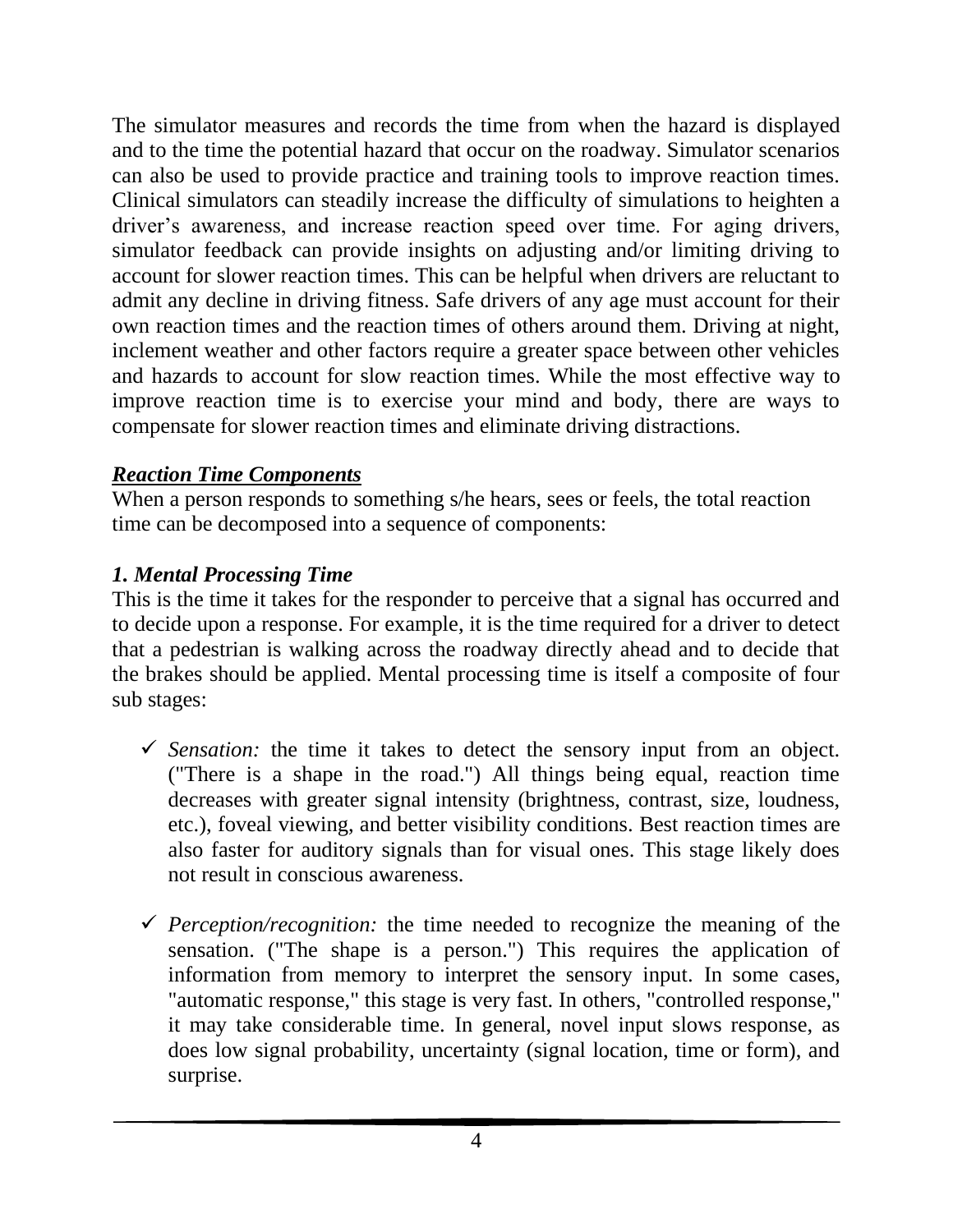- ✓ *Situational awareness:* the time needed to recognize and interpret the scene, extract its meaning and possibly extrapolate into the future. For example, once a driver recognizes a pedestrian in the road, and combines that perception with knowledge of his own speed and distance, then he realizes what is happening and what will happen next - the car is heading toward the pedestrian and will possibly result in a collision unless action is taken. As with perception/recognition, novelty slows this mental processing stage. Selection of the wrong memory schema may result in misinterpretation.
- ✓ *Response selection and programming*: the time necessary to decide which if any response to make and to mentally program the movement. ("I should steer left instead of braking.") Response selection slows under choice reaction time when there are multiple possible signals. Conversely, practice decreases the required time.

Lastly, electrophysiological studies show that most people exhibit preparatory muscle potentials prior to the actual movement. In other words, the decision to respond occurs appreciably faster than any recordable response can be observed or measured. These four stages are usually lumped together as "perception time," a misnomer since response selection and some aspects of situational awareness are decision, not perception.

#### *2 Movement Time*

Once a response is selected, the responder must perform the required muscle movement. For example, it takes time to lift the foot off the accelerator pedal, move it laterally to the brake and then to depress the pedal. Several factors affect movement times. In general, more complex movements require longer movement times while practice lowers movement times. Finally the Yerkes-Dodson Law <sup>4</sup> says that high emotional arousal, which may be created by an emergency, speeds gross motor movements but impairs fine detailed movements.

# *3 Device Response Time*

Mechanical devices take time to engage, even after the responder has acted. For example, a driver stepping on the brake pedal does not stop the car immediately. Instead, the stopping is a function of physical forces, gravity and friction.

<sup>4</sup> The Yekes Dodson Law suggests that there is a relationship between performance and arousal. Increased arousal can help performance but only up to a certain point. Where arousal becomes excessive, performance diminishes. The Yekes Dodson Law & Performance. verywellmind.com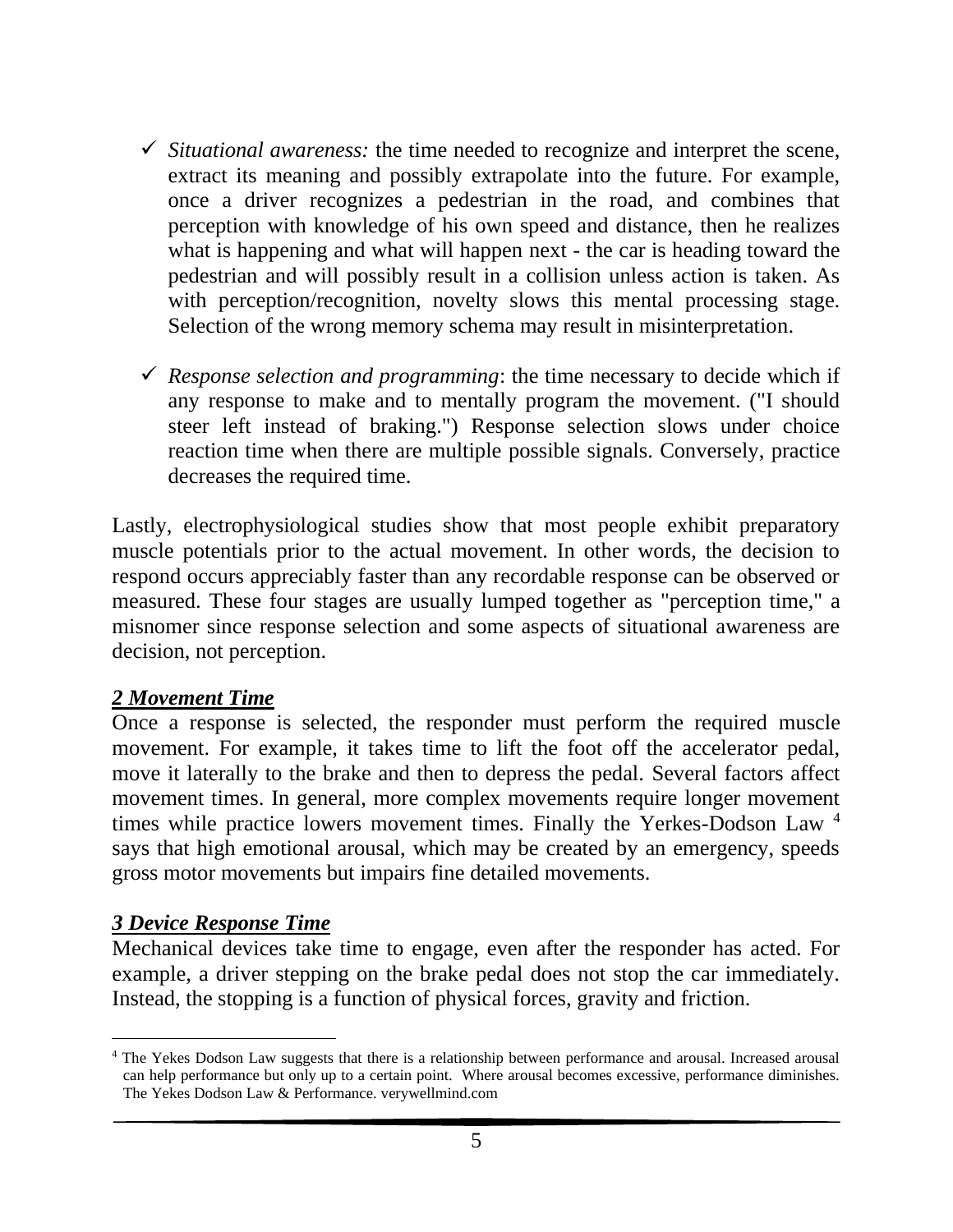Here's a simple example. Suppose a person is driving a car at 55 mph (80.67 feet/sec) during the day on a dry, level road. He sees a pedestrian and applies the brakes. What is the shortest stopping distance that can reasonably be expected? Total stopping distance consists of three components:

- $\checkmark$  **Reaction Distance.** First. Suppose the reaction time is 1.5 seconds. This means that the car will travel 1.5 x 80.67 or 120.9 feet before the brakes are even applied.
- $\checkmark$  **Brake Engagement Distance**. Most reaction time studies consider the response completed at the moment the foot touches the brake pedal. However, brakes do not engage instantaneously. There is an additional time required for the pedal to depress *(Take up the slack or "feel in" Ed.)* and for the brakes to engage. This is variable and difficult to summarize in a single number because it depends on urgency and braking style. In an emergency, a reasonable estimate is .3 second, adding another 24.2 feet.
- $\checkmark$  *Physical Force Distance*. Once the brakes engage, the stopping distance is determined by physical forces  $(D=S<sup>2</sup>/(30*f)$  where S is mph) as 134.4 feet.

Total Stopping Distance =  $120.9$  ft +  $24.2$  ft +  $134.4$  ft =  $279.5$  ft

Almost half the distance is created by driver reaction time. This is one reason that it is vital to have a good estimate of speed of human response. Below, are some values which are derived from experience and from an extensive review of research results? Response speed depends on several factors so there can be no single, universal reaction time value. Here is a list of factors which affect reaction time. In all cases, the times assume daylight and good visibility conditions.

# *Expectation*

Reaction times are greatly affected by whether the driver is alert to the need to brake. Alertness can be divided into three classes:

 $\checkmark$  *Expected:* the driver is alert (concentrating) and aware of the good possibility that braking will be necessary. This is the absolute best reaction time possible. The best estimate is 0.7 second. Of this, 0.5 is perception and 0.2 is movement, the time required to release the accelerator and to depress the brake pedal.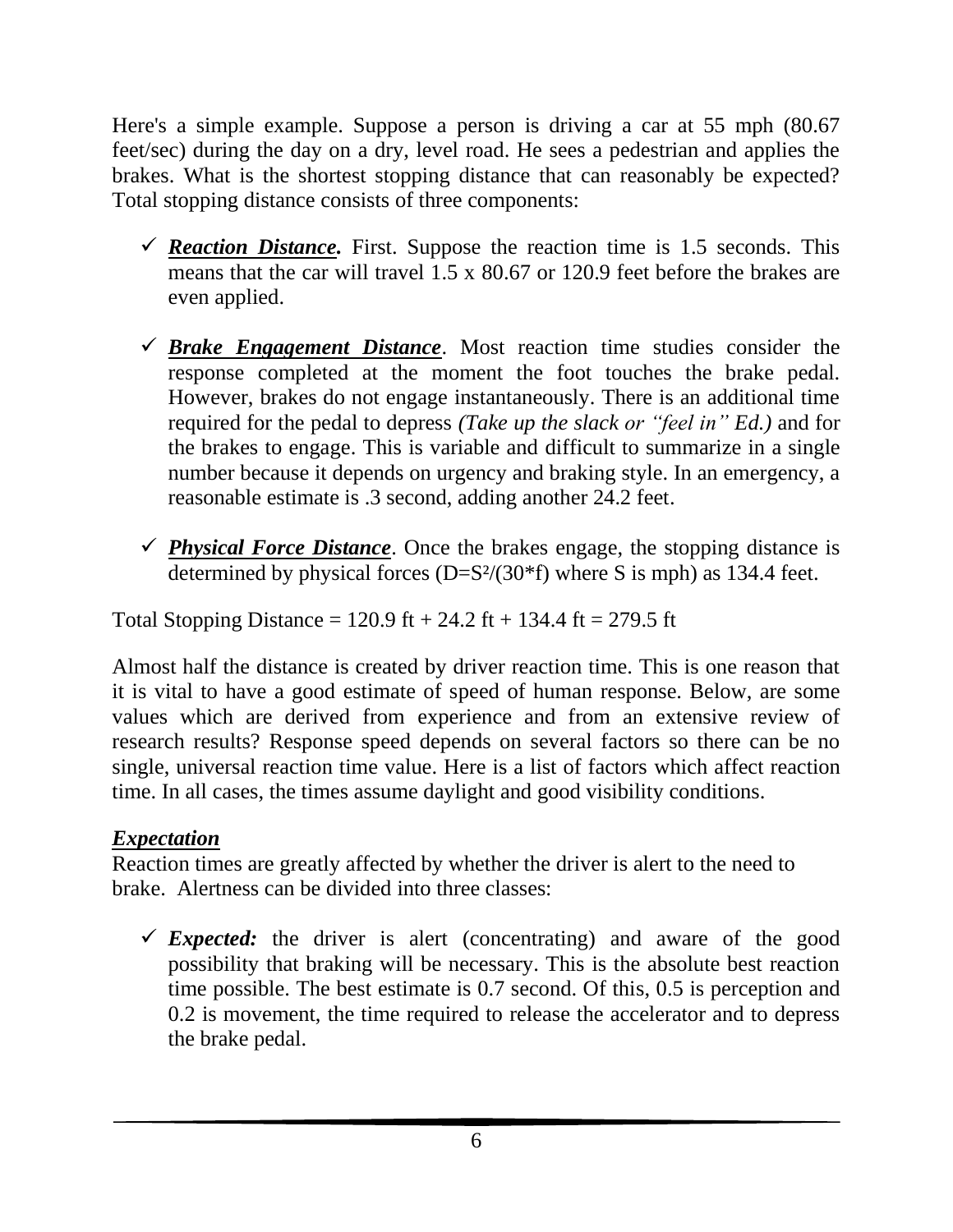- $\checkmark$  *Unexpected:* the driver detects a common road signal such as a brake from the car ahead or from a traffic signal. Reaction time is somewhat slower, about 1.25 seconds. This is due to the increase in perception time to over a second with movement time still about 0.2 second.
- $\checkmark$  *Surprise:* the drive encounters a very unusual circumstance, such as a pedestrian or another car crossing the road in the near distance. There is extra time needed to interpret the event and to decide upon response. Reaction time depends to some extent on the distance to the obstacle and whether it is approaching from the side and is first seen in peripheral vision. The best estimate is 1.5 seconds for side incursions and perhaps a few tenths of a second faster for straight-ahead obstacles.

Perception time is 1.2 seconds while movement time lengthens to 0.3 second. The increased reaction time is due to several factors, including the need to interpret the novel situation and possibly to decide whether there is time to brake or whether steering is a better response. Moreover, drivers encountering another vehicle or pedestrian that violates traffic regulations tend to hesitate, expecting the vehicle/pedestrian to eventually halt. Lastly, there can be response conflict that lengthens reaction time. For example, if a driver's only possible response requires steering into an oncoming traffic lane (to the right) there may be a hesitation.

# *Urgency*

People brake faster when there is great urgency, when the time to collision is briefer. The driver is travelling faster and/or the obstacle is near when first seen. While brake times generally fall with greater urgency, there are circumstances where reaction time becomes very long when time-to-collision is very short. The most common situation is that the driver has the option of steering into the oncoming lane in order to avoid the obstacle. The driver then must consider alternative responses, braking vs. steering, weigh the dangers of each response, check the left lane for traffic, etc.

# *Cognitive Load*

When other driving or non-driving matters consume the driver's attention, then brake time becomes longer. For example, on a winding road, the driver must attend more to steering the car through the turns. Another major load on attention is the use of in-car displays and cell phones. There is no doubt that both cause delays in reaction times, with estimates ranging from 0.3 to as high as a second or more, depending on the circumstances.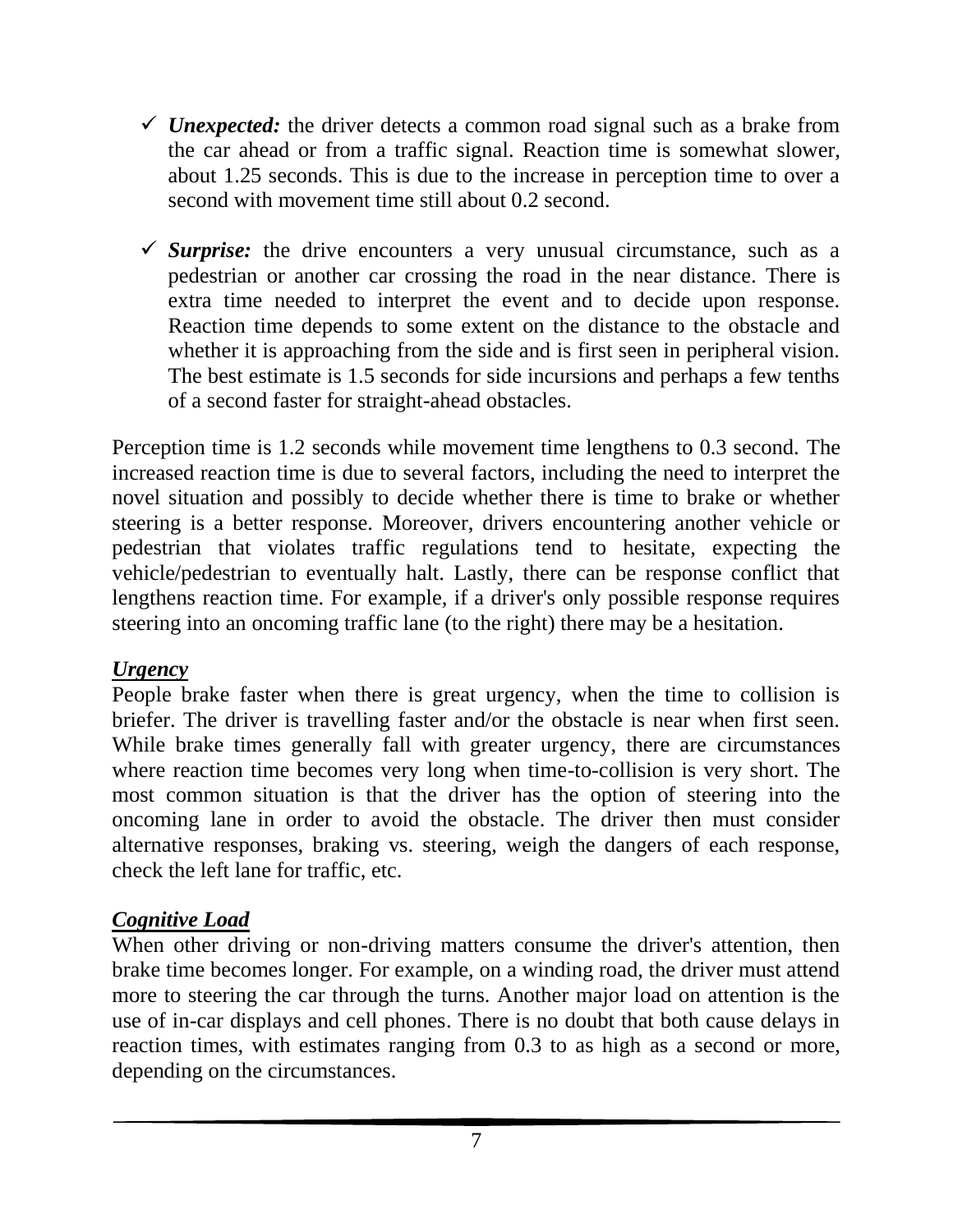# *Stimulus-Response Compatibility*

Humans have some highly built-in connections between percepts and responses. Pairings with high "stimulus-response compatibility" tend to be made very fast, with little need for thinking and with low error. Low stimulus-response incompatibility usually means slow response and high likelihood of error. One source of many accidents is the human tendency to respond in the direction away from a negative stimulus, such as an obstacle on a collision course. If a driver sees a car approach from the left, for example, the overwhelming tendency will be to steer right, often resulting in the driver steering right into the path of the oncoming vehicle. The stimulus-response capability overrides and the driver simply cannot take the time to observe the oncoming car's trajectory and to mentally calculate it simple, reflexive future position. In short, the driver must respond to where the car is now, not where it will be at some point in the future. Most people have experienced this phenomenon when going into a skid. The correct response is to turn the wheel in the direction of the skid, but it takes practice and mental concentration to avoid turning the wheel away from the skid, which is the high compatibility response.

# *Psychological Refractory Period*

Following a response, people exhibit a "psychological refractory period." During this period, new responses are made more slowly than if there had been no previous behavior. For example, suppose a driver suddenly steers left and then right. The steer-right response will occur more slowly because it immediately followed the steer-left.

# *Age*

Although most basic research finds that older people respond slower than younger people, the data on older drivers' braking times are not entirely clear. One problem is that different studies have used different definitions of older; that is, sometimes "older means 50, sometimes it could mean 70. Moreover, some studies find no slowing of reaction time with age. Instead, they conclude that the older driver's greater experience and tendency to drive slower compensate all or in part for the decline in motor skills. For simple, reflexive responses, healthy older people show little slowing. For complex and/or low visibility tasks, however, they can be much slower.

# *Gender*

Although the data are not clear, it seems likely that females respond slightly slower than males.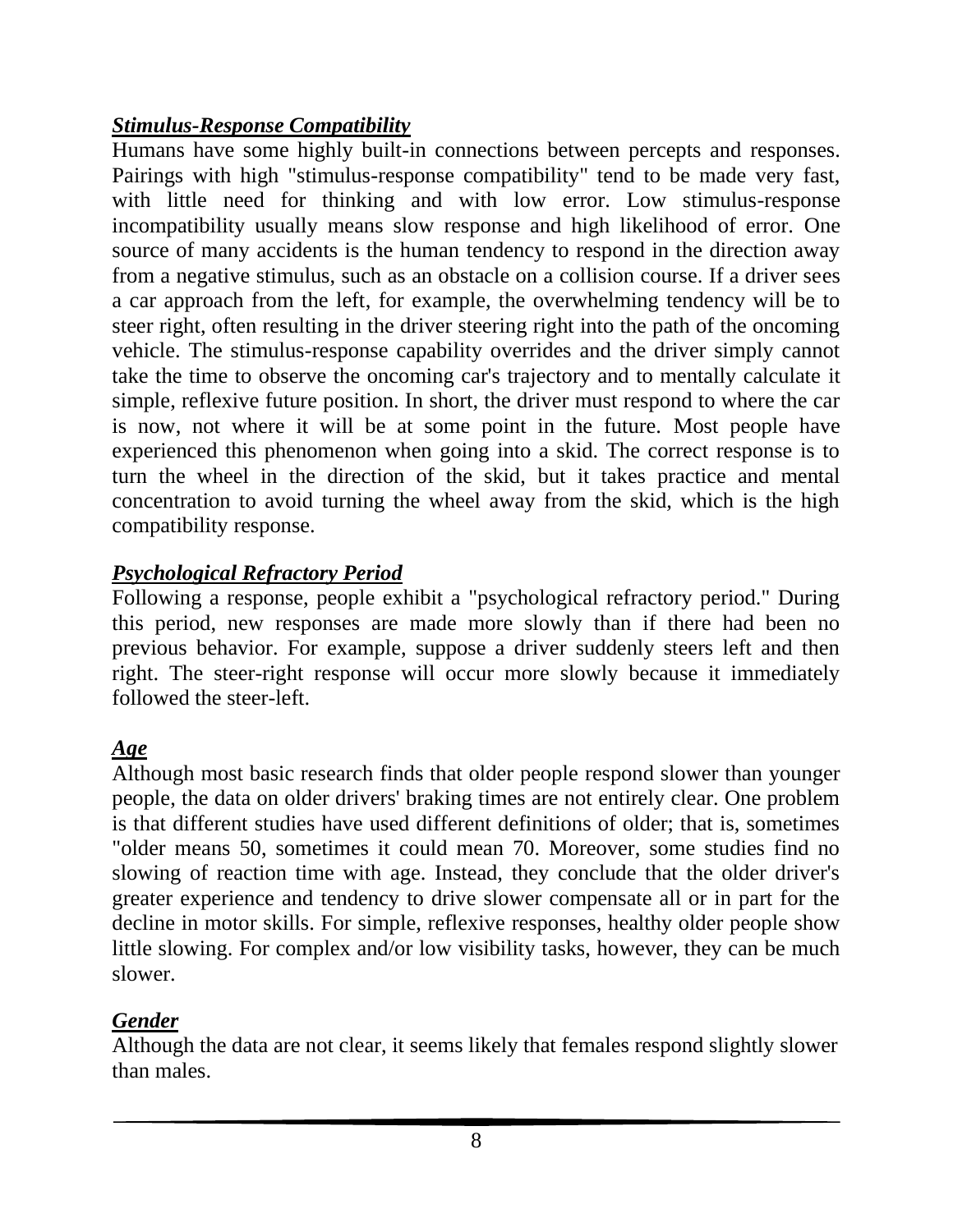### *Nature of the Signal*

In the examples cited above, the driver detected a distinct signal such as a brake light, the appearance of a clear obstacle in the path, etc. Some braking cues are subtler and more difficult to detect, causing slower braking times. One of the most difficult situations occurs when a driver must detect motion of the car immediately ahead, its acceleration or deceleration. Accidents frequently occur because the driver fails to notice that the car ahead has stopped and does not apply brakes until it is too late. The general problem involves estimating [time-to-collision \(TTC\).](https://www.visualexpert.com/Resources/rearendcollision.html) It is a tough problem for several reasons. One is that it is much more difficult to judge motion toward or away from you than it is to judge motion of something which cuts across your path. It's simply a matter of optics. Humans, in part, sense motion by registering the movement of an object image projected on the retina, the lightsensing portion of the eye. The movement of the object's image is much smaller with motion toward/away than with motion cutting across the frontal plane. Second, it is more difficult to judge motion of the object ahead if we are moving as well. The visual system must then disentangle the retinal image motion caused by the movement of the object ahead from the retinal image motion caused by our own "ego- motion." This is far more complex a problem than judging motion of an object when we are stationary. Third, the normal expectation is that cars do not stop in the middle of the road. Reaction time, as explained above, is much slower when people encounter a low probability or unexpected event.

# *Visibility*

Reaction time increases in poor visibility. Low contrast, peripheral viewing, bad weather, etc. slow response. Moreover, virtually all reaction time studies have been performed in high light, photopic visibility conditions. At night in urban areas, vision operates in the mesopic  $5$  range, so there is mixed rod-cone activation. The few existing data suggest that reaction time sharply increases as the rods become the primary photoreceptor. On the other hand, there are some situations in which response is faster in low light. For example, light emitting sources, such as railhighway crossing signals or brake lights, produce better reaction times at night. With no sun or skylight to reflect off the fixture and with a darker background, the signal has higher contrast and greater visibility.

<sup>&</sup>lt;sup>5</sup> The terms mesopic and scotopic refers to ranges of human vision adaptation level, which differ in anatomical response spectrum and their effect on visual acuity. The Illuminating Engineering Society of North America. Spectral Effects of Lighting on Visual Performance at Mesopic lighting levels.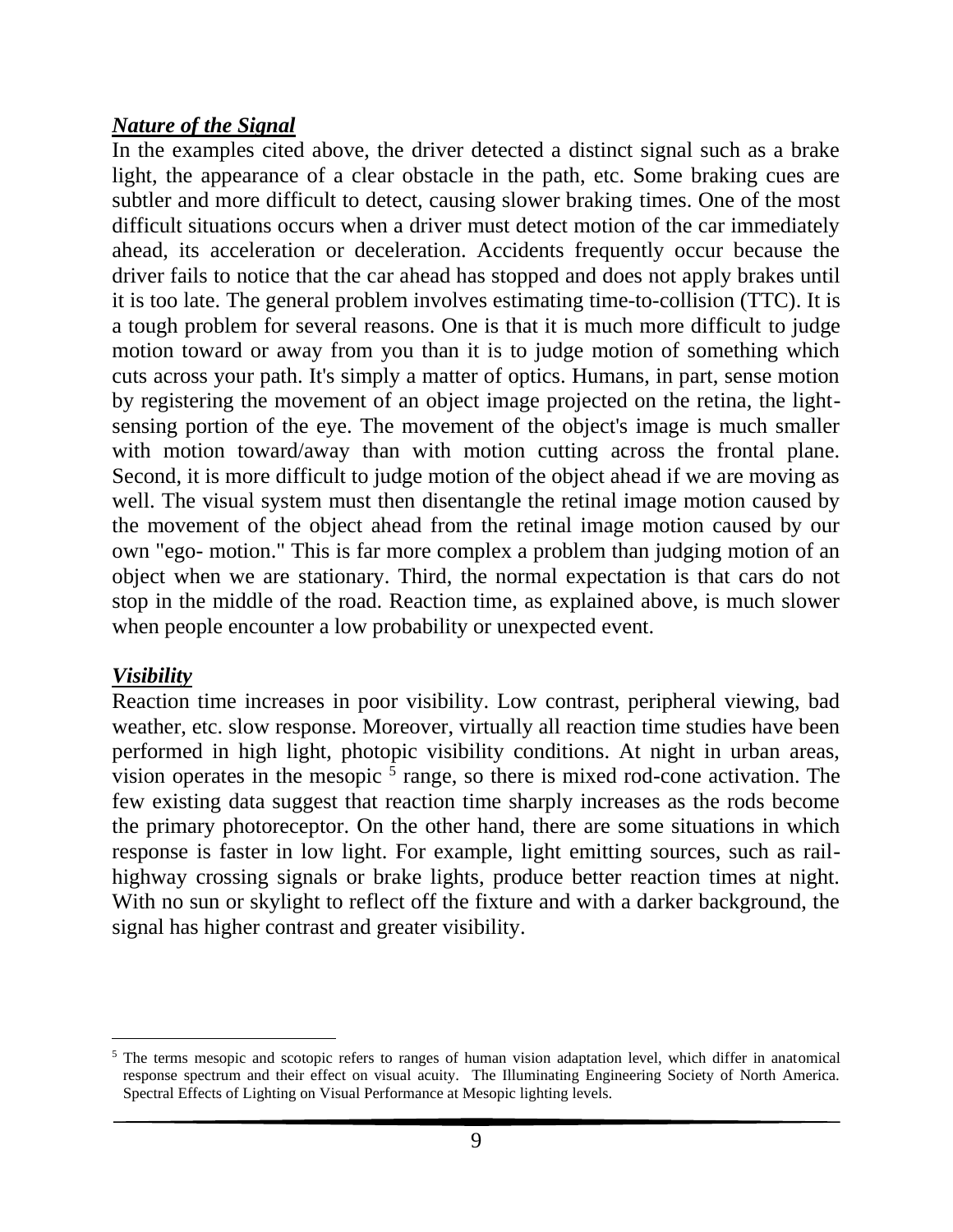# *Response Complexity*

More complex muscular responses take longer. For example, braking requires lifting the foot from the accelerator, moving laterally to the brake pedal and then depressing. This is far more complex than turning the steering wheel. While there have been relatively few studies of steering reaction time, they find steering to be 0.15 to 0.3 second faster. Perception times are presumably the same, but assuming the hands are on the steering wheel, the movement required to turn a wheel is performed much faster than that required to move the foot from accelerator to brake pedal.

# *Reaction Time At Night*

The same factors affecting reaction in daylight conditions operate at night. Light level *per se*, has little effect on reaction time. For example, one study found that under scotopic  $6$  vision, decreasing light levels by a factor of ten only slowed reaction time by 20-25 m/sec (1/40 to 1/50 second.) However, there are new variables at work. For example, a light which might have low contrast and low conspicuity during the day because the background is bright could become highly conspicuous at night and produce faster reaction times. Always remember that contrast is what matters: people see contrast, not light.

### *Complex Reaction Times*

In his classic *"On The Speed Of Mental Processes," Donder's (1868)* <sup>7</sup> proposed a classification scheme that experts still use to distinguish among three different types of reaction time, simple (Type A) and more complex situations, choice (Type B) choice reaction time and recognition (Type C). While most of the variables affect simple and complex types in the same way, choice and recognition reaction times each add new factors that must also be considered. This occurs when there are multiple possible signals, each requiring a different response. The responder must choose which signal was present, and then make the response appropriate for that light. This requires two processes not present in simple reaction time: 1) signal discrimination - decide which signal occurred and 2) response selection - choose the response based on which signal occurred. In the classic laboratory procedure, a person sits with his/her fingers on 2 different telegraph keys and waits for one of 2 different lights to flash.

<sup>6</sup> The terms mesopic and scotopic refers to ranges of human vision adaptation level, which differ in anatomical response spectrum and their effect on visual acuity. The Illuminating Engineering Society of North America. Spectral Effects of Lighting on Visual Performance at Mesopic lighting levels.

<sup>&</sup>lt;sup>7</sup> Donder's was most interested in how long it took for individuals to make a decision and he measured this by paying attention to how long their reaction time was. He used something called simple reaction time task where he had individuals press a button when a light was illuminated. google.com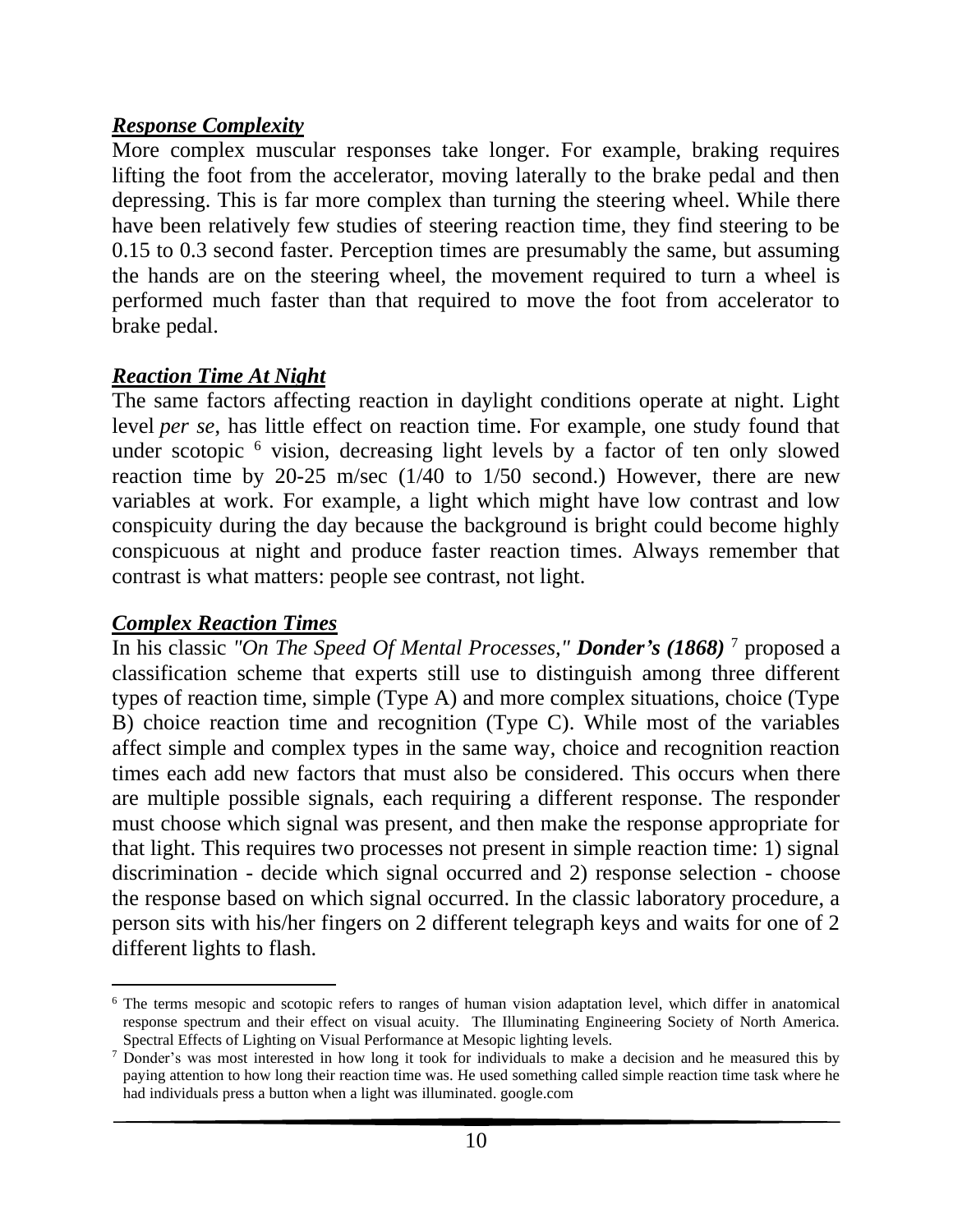When a signal occurs, s/he releases the telegraph key assigned to that signal. Reaction time is again the time between light onset (signal) and release of the key (response.) With multiple signals, the responder cannot simply detect the signal but must also recognize which signal occurred and then mentally program the correct response. These extra mental operations slow reaction. The standard lab version of this paradigm has a subject with his/her fingers on telegraph key and waits for one of x different lights to flash. When the signal light occurs, s/he releases the telegraph. If one of the non-signal lights occurs, then the subject should make no response. This is sometimes called the "go, no-go" paradigm. Reaction times are invariably longer than for simple reaction time. A good example would occur when a police officer confronts a "suspect." The officer sees something in the suspect's hand and must make a go (shoot) or no-go (don't shoot) decision.

Accidents occur in just a few seconds, so think of your speed in feet per second (multiply mph by 1.46667).

- 15 mph  $= 22$  ft. per second
- 30 mph  $=$  44 ft. per second
- $45 \text{ mph} = 66 \text{ ft.}$  per second
- 60 mph  $= 88$  ft. per second

At 30 mph with a reaction time of three seconds, the reaction distance is 132 feet (3 sec. x 44 ft. /sec.).

For the mathematically inclined, another way to change mph to feet per second:

60 mph x 5280 feet in 1 mile  $= 316800 = 528 = 88$  feet per second *(Ed.)*  $3.600$  seconds in 1 hour  $36$  6

# *Final Comments*

This article has focused on driver reaction times. While the basic principles generalize to estimating other reaction times, the exact numbers do not. Each type of reaction time has its own peculiarities that must be examined. For example, reaction time for a shooter who is tracking a target might be 0.3 second, but even this would be a function of trigger pull weight.  $89$ 

<sup>8</sup> This is a brief summary/elaboration of the article, *"'How Long Does It Take to Stop?'* Methodological Analysis of Driver Perception-Brake Times" *Transportation Human Factors*, **2**, pp 195-216, 2000.

<sup>9</sup> See Green, M. (2017). *Roadway Human Factors: From Science To Application*. Tucson: Lawyers & Judges Publishig.